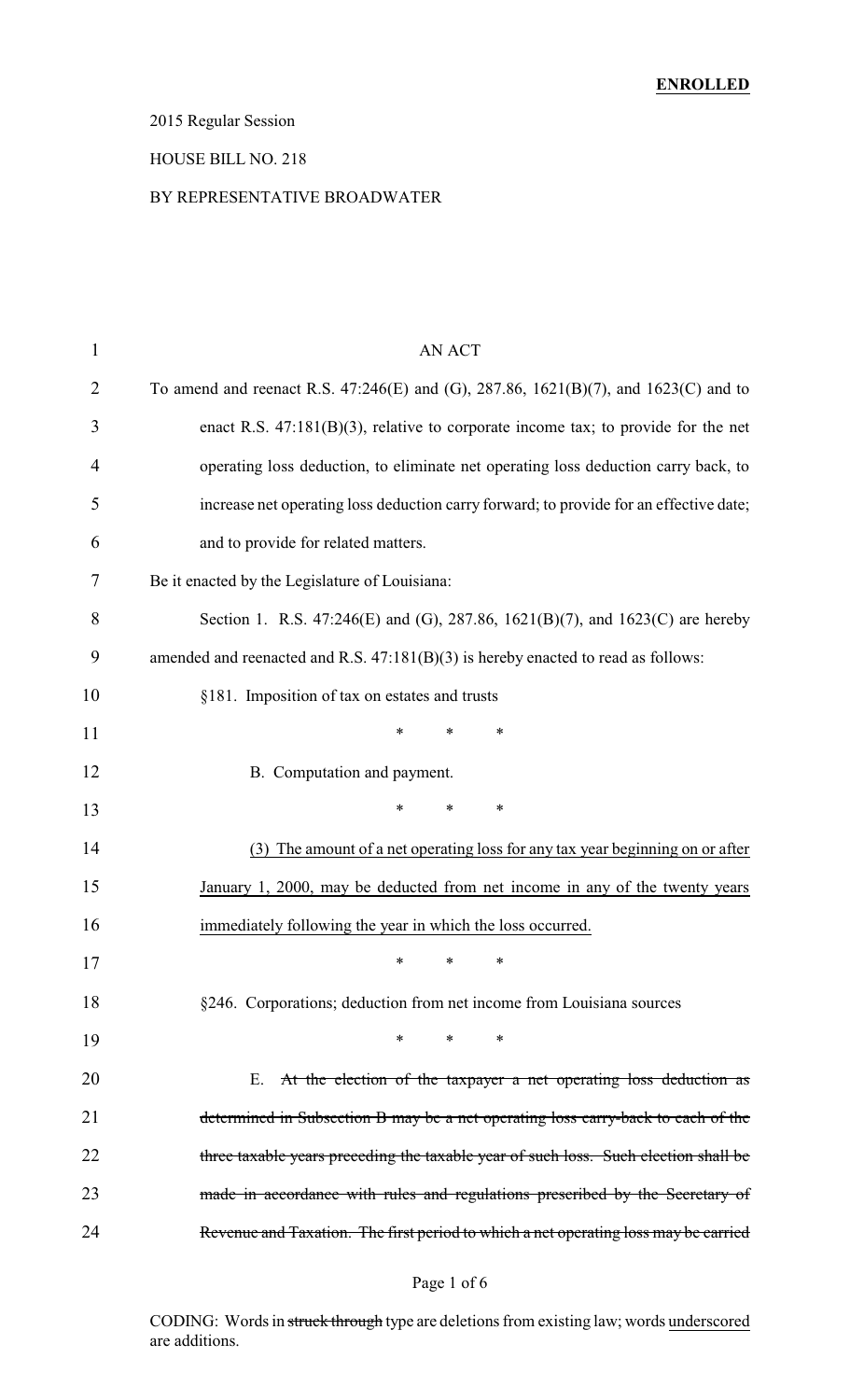## HB NO. 218 **ENROLLED**

| $\mathbf{1}$   | under this provision is taxable years beginning on or after January 1, 1980. For all       |
|----------------|--------------------------------------------------------------------------------------------|
| $\overline{2}$ | claims for this deduction on any return filed on or after July 1, 2015, regardless of      |
| 3              | the taxable year to which the return relates, no carry-back election shall be allowed.     |
| 4              | $\ast$<br>*<br>$\ast$                                                                      |
| 5              | G. Any amount actually refunded, tentative or otherwise, as an overpayment                 |
| 6              | resulting from a net operating loss carry-back shall bear interest at the rate provided    |
| 7              | in R.S. 47:1624 computed ninety days after the date the request for tentative refund       |
| 8              | or claim for refund (amended return) is filed, or from ninety days after the due date,     |
| 9              | without regard to extensions of time, to file of the loss year return, whichever is later. |
| 10             | For all claims for this deduction on any return filed on or after July 1, 2015,            |
| 11             | regardless of the taxable year to which the return relates, no refund shall be allowed.    |
| 12             | $\ast$<br>$\ast$<br>∗                                                                      |
| 13             | §287.86. Net operating loss deduction                                                      |
| 14             | A. Deduction from Louisiana net income. Except as otherwise provided, for                  |
| 15             | all claims for this deduction on any return filed on or after July 1, 2015, regardless     |
| 16             | of the taxable year to which the return relates, there shall be allowed for the taxable    |
| 17             | year an adjustment reducing Louisiana net income in an amount equal to the                 |
| 18             | aggregate of:                                                                              |
| 19             | (1) The net operating loss carryovers to such year, plus                                   |
| 20             | (2) The net operating loss carrybacks to such year.                                        |
| 21             | B. Net operating loss carrybacks and carryovers. The For all claims for this               |
| 22             | deduction on any return filed on or after July 1, 2015, regardless of the taxable year     |
| 23             | to which the return relates, the taxable years to which a Louisiana net loss may be        |
| 24             | carried shall be:                                                                          |
| 25             | (1) A net operating loss carryback to each of the three taxable years                      |
| 26             | preceding the taxable year of such loss, unless carryback treatment is                     |
| 27             | relinquished pursuant to R.S. 47:287.86(D).                                                |
| 28             | (2) For losses incurred for taxable years beginning before January, 1984, a                |
| 29             | net operating loss carryover to each of the five taxable years following the taxable       |
| 30             | year of such loss. For losses incurred for taxable years beginning on or after January     |

Page 2 of 6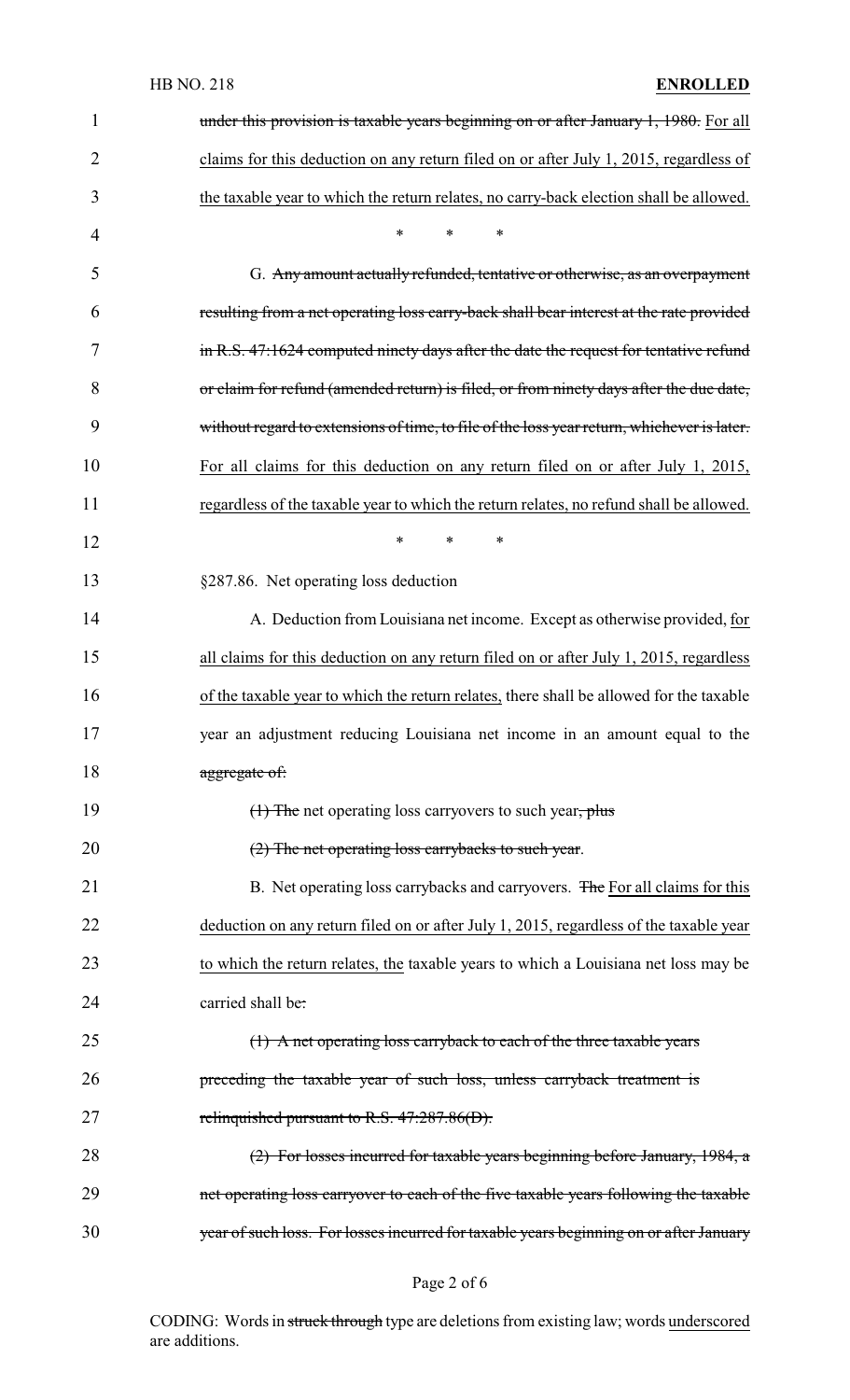1, 1984, a net operating loss carryover to each of the fifteen twenty taxable years 2 following the taxable year of such loss.

3 C. Manner and amount of carrybacks and carryovers. The For all claims for 4 this deduction on any return filed on or after July 1, 2015, regardless of the taxable 5 year to which the return relates, the entire amount of Louisiana net loss for any 6 taxable year, hereinafter the "loss year", shall be carried back over to the earliest of 7 the taxable years allowed<del>, unless an election to relinquish carryback treatment is</del> 8 made, in which case such loss shall be carried to the earliest of the taxable years 9 allowed for carryovers. The portion of such loss which shall be carried to each of 10 the other taxable years allowed by Subsection B shall be the excess, if any, of the 11 amount of such loss over the aggregate of the Louisiana taxable income for each of 12 the prior taxable years to which such loss may be carried. For the purposes of this 13 Subsection:

14 (1) Louisiana taxable income shall not be adjusted to less than zero.

15 (2) In calculating the aggregate Louisiana taxable incomes in cases where 16 more than one loss year must be taken into account, the various net operating loss 17 carryovers and carrybacks to such taxable year are considered to be applied in 18 reduction of Louisiana net income in the order of the taxable years from which such 19 losses are carried over or carried back, beginning with the loss for the earliest taxable 20 year.

21 **D.** Election to relinquish carryback. Any taxpayer may make an election to 22 relinquish the carryback treatment allowed and have its Louisiana net loss treated 23 only as a carryover. Such election shall be made as prescribed by the secretary.

24 E.D. Statement with tax return. Every corporation claiming a net operating loss deduction for any taxable year shall file with its return for such year a concise statement setting forth the amount of the net operating loss claimed and all material and pertinent facts relative thereto, including a detailed schedule showing the computation of the net operating loss deduction.

29 F. Adjustment dependent upon Louisiana net loss carryback. If in computing 30 the net operating loss deduction the taxpayer is entitled to a carryback which cannot

#### Page 3 of 6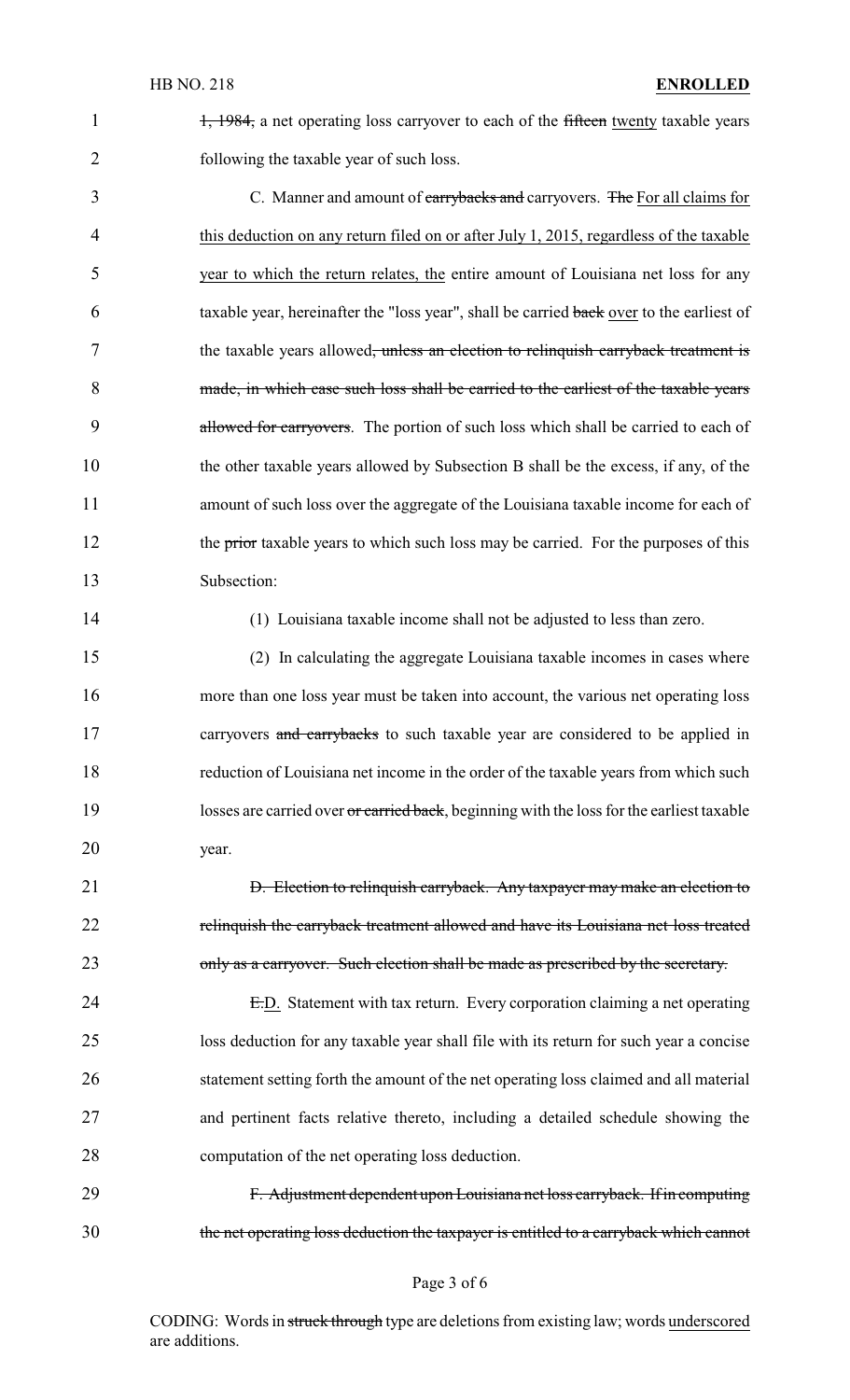| 1  | be ascertained at the time the return is due, the deduction, if any, shall be computed    |
|----|-------------------------------------------------------------------------------------------|
| 2  | without regard to such carryback. When the taxpayer ascertains the correct amount         |
| 3  | of such carryback, a claim for credit or refund of the overpayment, if any, resulting     |
| 4  | from the failure to compute the deduction for the taxable year with the inclusion of      |
| 5  | such carryback may be filed within the prescriptive period, or the taxpayer may file      |
| 6  | an application for a tentative refund as provided in Subsection G.                        |
| 7  | G. Tentative refund. A taxpayer may request a tentative refund resulting                  |
| 8  | from the application of a net operating loss carryback in the manner and with forms       |
| 9  | prescribed by the secretary. If the tentative refund is paid, the secretary may recover   |
| 10 | any amount thereof determined not to be an overpayment through any collection             |
| 11 | remedy authorized by R.S. 47:1561 within two years from December thirty-first of          |
| 12 | the year in which the refund was paid. Any tentatively refunded amount determined         |
| 13 | not to be an overpayment shall bear interest at the rate provided in R.S. 47:1601,        |
| 14 | which shall be computed from the date the tentative refund was issued to the date         |
| 15 | payment is received by the secretary.                                                     |
| 16 | H. Interest on refunds. Any amount actually refunded as an overpayment                    |
| 17 | resulting from the application of a net operating loss carryback, tentative or            |
| 18 | otherwise, shall bear interest at the rate provided in R.S. 47:1624, which shall be       |
| 19 | computed:                                                                                 |
| 20 | (1) From the latest of the following dates:                                               |
| 21 | (a) Ninety days after the date the request for tentative refund or claim for              |
| 22 | refund (amended return) is filed.                                                         |
| 23 | (b) Ninety days after the due date of the loss year return without regard to              |
| 24 | extensions of time to file.                                                               |
| 25 | $(2)$ To the date such refund is issued by the secretary.                                 |
| 26 | <b>F.</b> E. Net operating loss carryovers.                                               |
| 27 | (1) Notwithstanding any other provisions of this Chapter to the contrary, for             |
| 28 | all claims for this deduction on any return filed on or after July 1, 2015, regardless    |
| 29 | of the taxable year to which the return relates, the acquiring corporation shall          |
| 30 | succeed to and take into account, as of the close of the day of distribution or transfer, |

# Page 4 of 6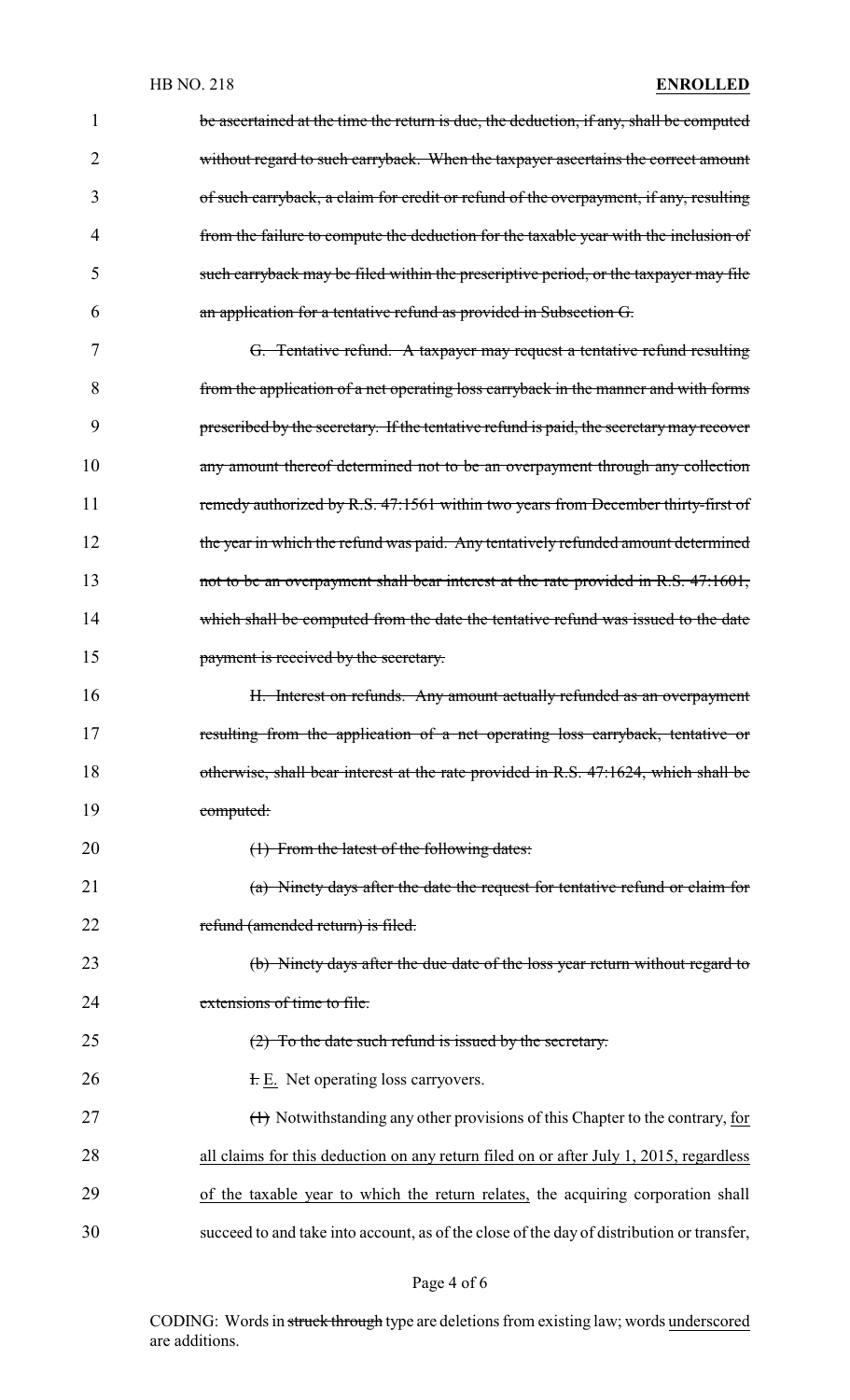| $\mathbf{1}$   | the aggregate net operating loss carryovers of the distributors or transferor              |
|----------------|--------------------------------------------------------------------------------------------|
| $\overline{2}$ | corporation as determined under this Section, subject to federal law and the               |
| 3              | limitations provided thereunder.                                                           |
| 4              | (2) Net operating losses generated after the effective date of a reorganization            |
| 5              | cannot be carried back to a corporation that does not survive the reorganization,          |
| 6              | unless the reorganization is a reorganization under Internal Revenue Code Section          |
| 7              | $368(a)(1)(F)$ . For purposes of this Part, the surviving entity of a reorganization under |
| 8              | Internal Revenue Code Section $368(a)(1)(F)$ is the same entity as the transferor          |
| 9              | entity, and the reorganization will be treated as a mere change in form.                   |
| 10             | $\ast$<br>$\ast$<br>∗                                                                      |
| 11             | §1621. Refunds of overpayments authorized                                                  |
| 12             | $\ast$<br>$\ast$<br>∗                                                                      |
| 13             | B. The secretary shall make a refund of each overpayment where it is                       |
| 14             | determined that:                                                                           |
| 15             | $*$ $*$<br>$\ast$<br>∗                                                                     |
| 16             | (7) With regard to a Louisiana income tax overpayment, the overpayment                     |
| 17             | resulted from application of a Louisiana net operating loss carryback or carryover         |
| 18             | for all claims for this deduction on any return filed on or after July 1, 2015,            |
| 19             | regardless of the taxable year to which the return relates.                                |
| 20             | *<br>∗<br>∗                                                                                |
| 21             | §1623. Prescription of refunds or credits                                                  |
| 22             | $\ast$<br>$\ast$<br>∗                                                                      |
| 23             | C. Provided that in any case where a refund relates to an overpayment                      |
| 24             | attributable to a net operating loss deduction carry-back election made pursuant to        |
| 25             | R.S. 47:246(E) or 287.86, for taxable periods ending on or after December 31, 1983,        |
| 26             | in lieu of the three-year period of limitation prescribed in Subsection A of this          |
| 27             | Section, the period shall be the period which ends three years from the thirty-first       |
| 28             | day of December of the year in which the tax for the loss year would become due or         |
| 29             | the period prescribed in Subsection B or E of this Section with respect to such            |
| 30             | taxable year, whichever expires later. No refund shall be allowed for any claim for        |

Page 5 of 6